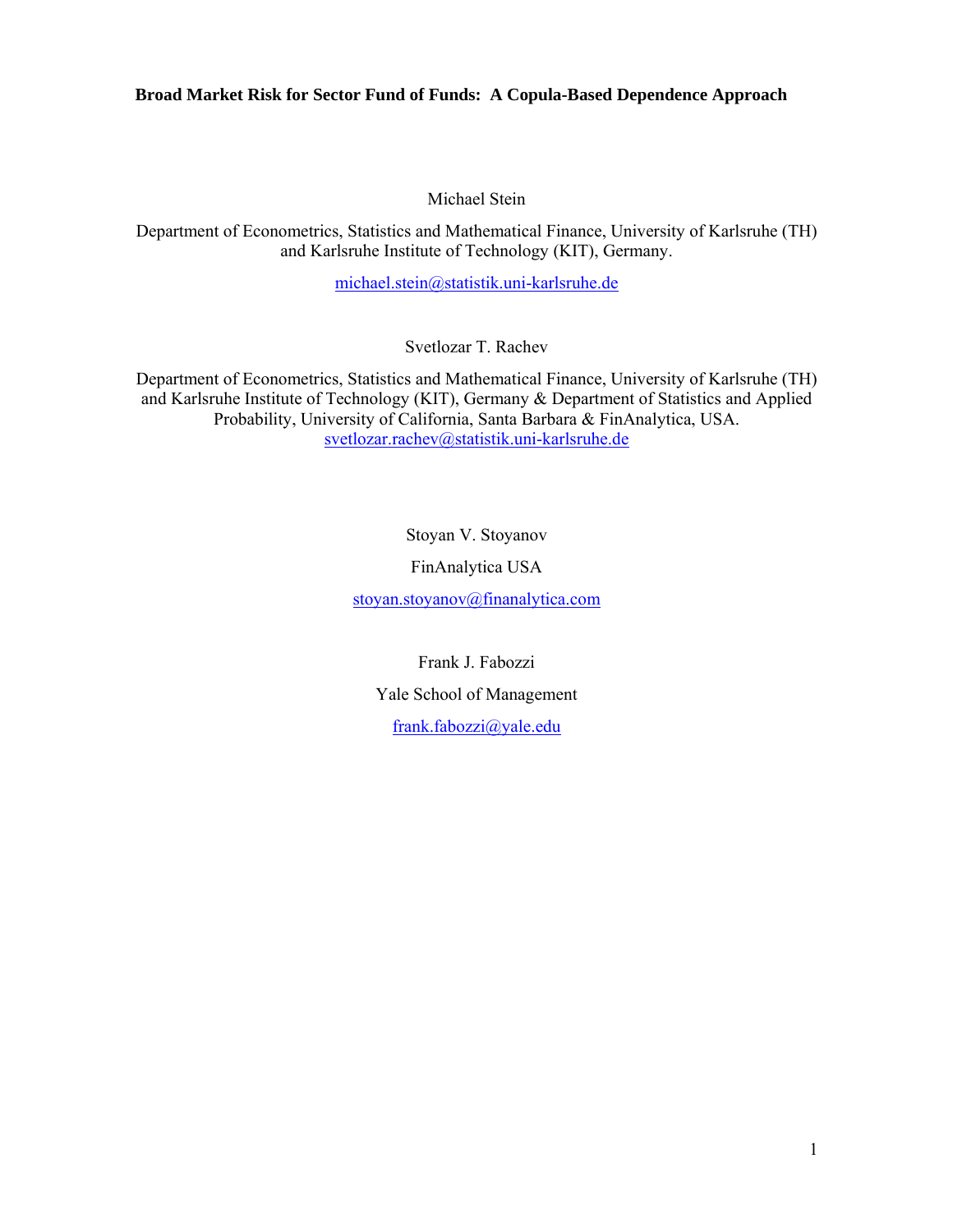Abstract

We use a combination of sophisticated methods to measure the dependence of a sector FoF on the broad stock market, thereby modeling the univariate randomness of the variables adequately as well. A very parsimonious approach is used to allow for updating in high frequencies and on a regular basis using only recent information and therefore small data sets. This allows for a large variety of applications, from risk management and measurement, portfolio optimizations and scenario analyses to investment selection and hedging purposes as examples, the latter being critical for sector FoFs when adequate hedging tools are unavailable.

Keywords: Copula, Asymmetric *t* Copula, Stable Distributions, Risk, Funds of Funds, Tail Events, Tail Dependence, Sector, Hedging.

JEL Classification: C15, C16, C02, G11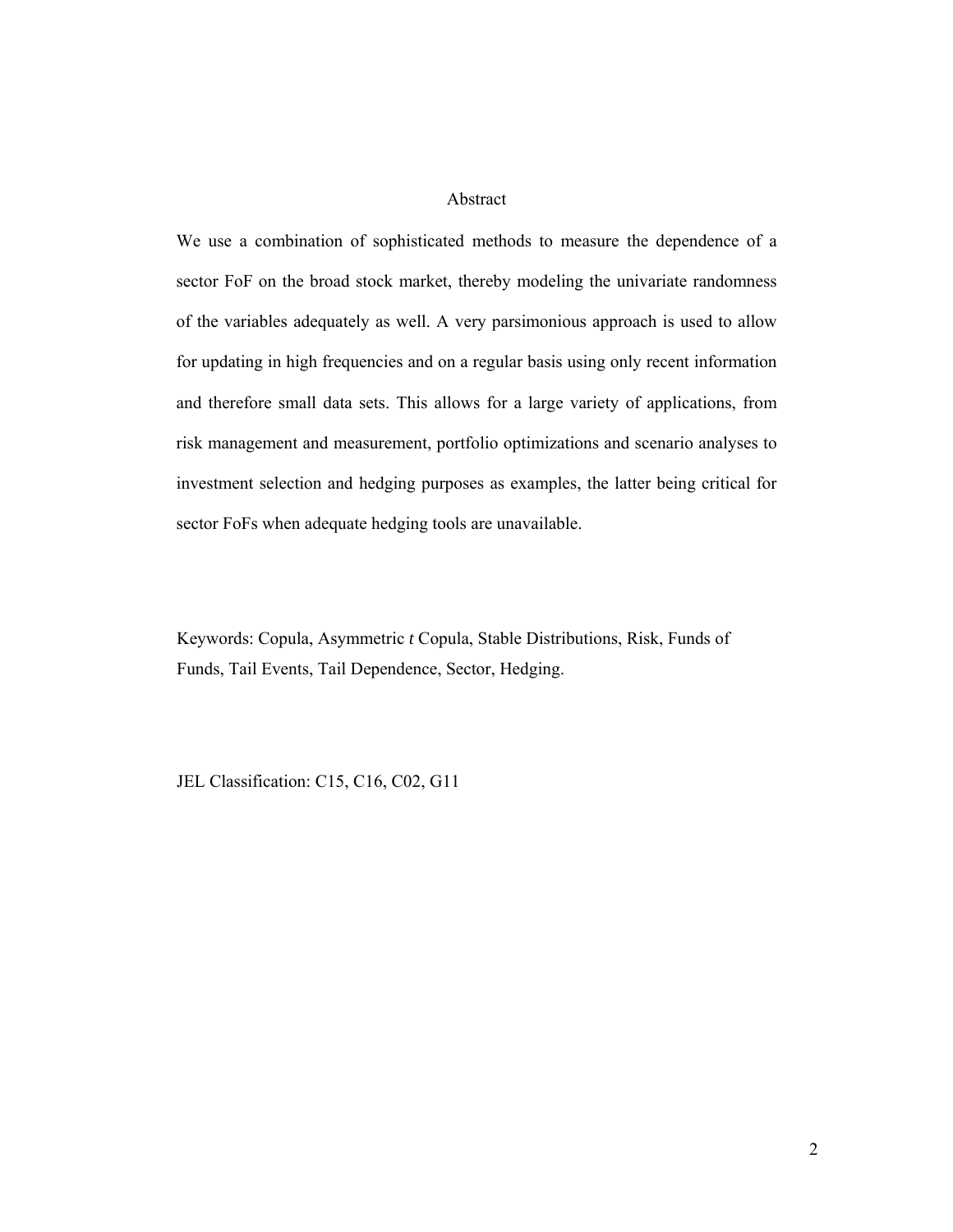### 1. Introduction

If there were still doubts concerning the dependence of sectors in broad market downturns, the recent crisis following the sub-prime meltdown and the so-called credit crunch have erased those in an impressive manner. While sectors or industries may be largely affected by the fundamentals and structures in their very own part of the global economy or sub-sectors of markets, disruptions and downturns in the general financial markets affect them, too. For this reason, it is crucial for managers of sector funds or sector fund of funds (FoF) to take into account the dependence structure of their underlying industry portfolio on broad market movements. The impact of economic and political changes that affect all markets and subsectors impose a certain minimum of similarity in the behaviour of stock markets in different aggregation levels (say from the very specialized sub-part of an industry up to the MSCI World). These minimum similarities are pronounced when financial market effects lead to broad market movements that show up in all industries and sectors, for example through flow-effects, market sentiment, de-leveraging and flights to substitute asset classes.

However, the degree to which a sector portfolio is affected by market movements is a problem of measuring the interdependence between financial variables, a part of research that has undergone tremendous developments in recent decades, from correlation or covariancebased methods to the use of more sophisticated multivariate distribution functions and copulas. We use a combination of sophisticated methods to measure the dependence of a sector FoF on the broad stock market, thereby modeling the univariate randomness of the variables adequately as well. As information on investment or market risks must be updated in high frequencies and on a regular basis, we show how the modeling of the sector exposure to broad market risk can be done with a very parsimonious approach that reduces the dimensionality of the problem at hand, thereby using all relevant information available. A slim approach that is applicable even in the presence of few data is of special interest nowadays with the industry being highly dynamic and financial assets being generated very quickly.

The estimation procedure has one crucial benefit in practical applications, as it may be used on both sides of a FoF, meaning that FoF managers may use the approach to model their own broad market dependence structure on the one hand, and investors in a specific sector FoF may use the approach to model their investment risks with respect to the index which they are willing to diversify away from.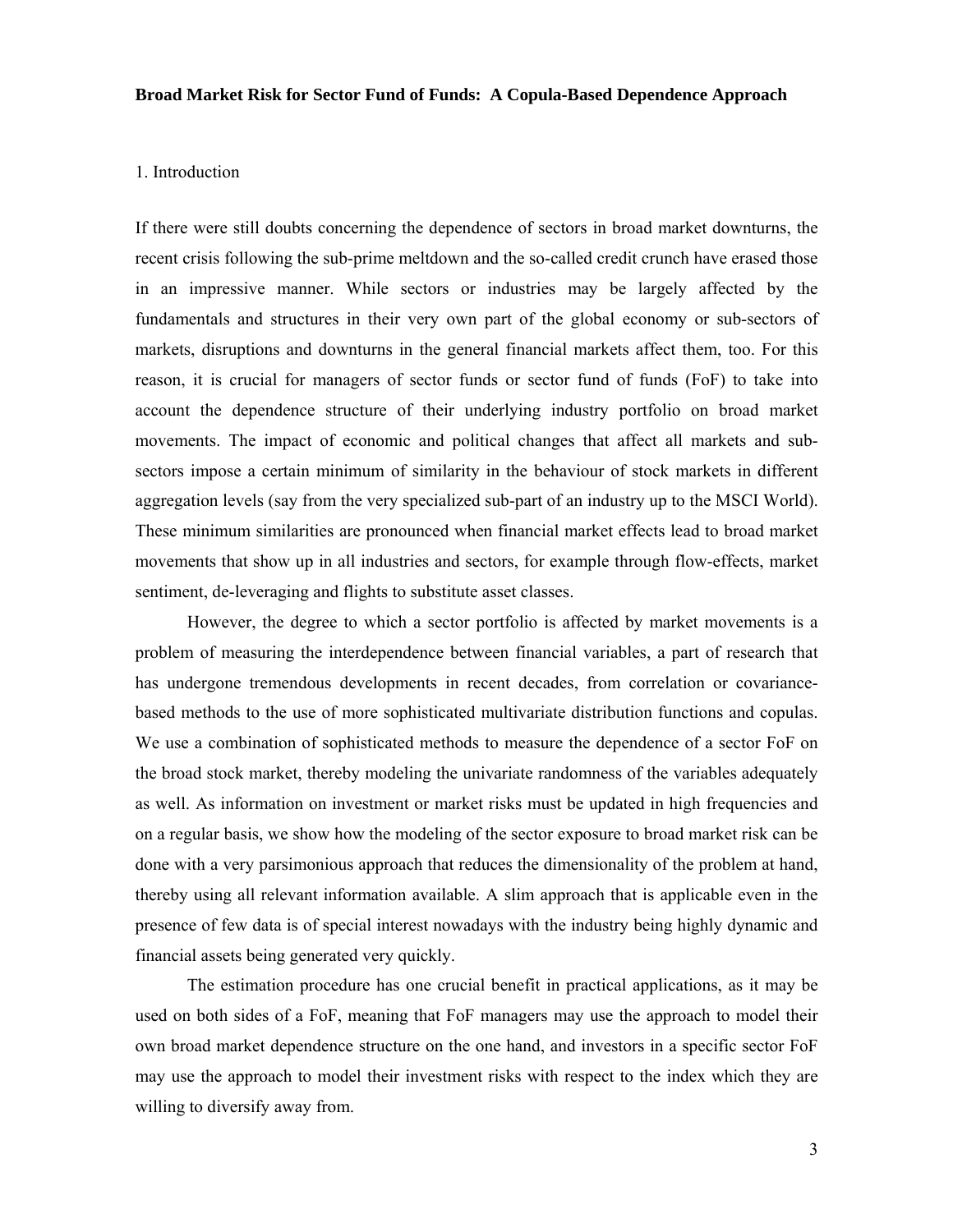Employing a copula approach with an asymmetric t copula as chosen form for the dependence modeling and stable distributions for the marginal distributions of the variables respectively, we generate simulations for the market index as well as for the synthetic FoFs of the sector under consideration. Both the dependence structure and the univariate randomness appear to be modelled very well with our approach, showing the need to apply the right sophisticated concepts for modeling financial assets prone to tail events, and even more important, tail dependence. From the time-varying, rolling window estimations we can see that increases in broad market tail risk lead to increases in sector portfolio tail risk, but not vice versa, indicating a good and unbiased representation of the dependence structure as well as the simulation of the realizations for each period under consideration.

It is especially important for managers of or shareholders of sector FoFs in industries for which derivatives are either not available or scarce. This makes it especially difficult to reduce risk and market exposures and for some industries, hedging considerations simply fail due to the lack of hedging products. Employing an approach to measure the joint risks with the general stock market for which myriads of derivatives are available may enable sector-exposed portfolios to be isolated from the broad market movements or at least dampen the effects of extreme events.

Our parsimonious approach for measuring (inter)dependence between financial markets and assets where the data input must be very up to date or where only a short history of data is available is not limited to FoFs of course. However, we consider it especially appealing for the FoF class for the following reasons. While many funds are allowed to invest in derivatives to hedge their risks, they often abstain from doing so. Reasons for doing so include the lack of adequate tools (if the fund is sector focussed for example, as discussed above), the costs of hedging may be too high or the use of derivatives is regarded as being too exotic a tool in classical asset management. However, if the risks are not hedged on the fund level, but merely dampened by holding cash positions during downturns (thereby forfeiting partial exposures that would be beneficial and incurring a considerable inertia into the fund), the FoFs may fail to get the benefit of diversification and risk reduction by spreading their allocation over the target funds. This is a special problem for FoFs, because with an increasing number of target funds, the marginal contribution from diversification is decreasing and characteristics may cancel each other out. With reliable measurement of the risks and exposures of the FoF and the market, this problem of practical portfolio management may be easily overcome and therefore the approach presented in this paper should be used in practical applications not only for risk measurement but for risk management and hedging on the FoF level as well.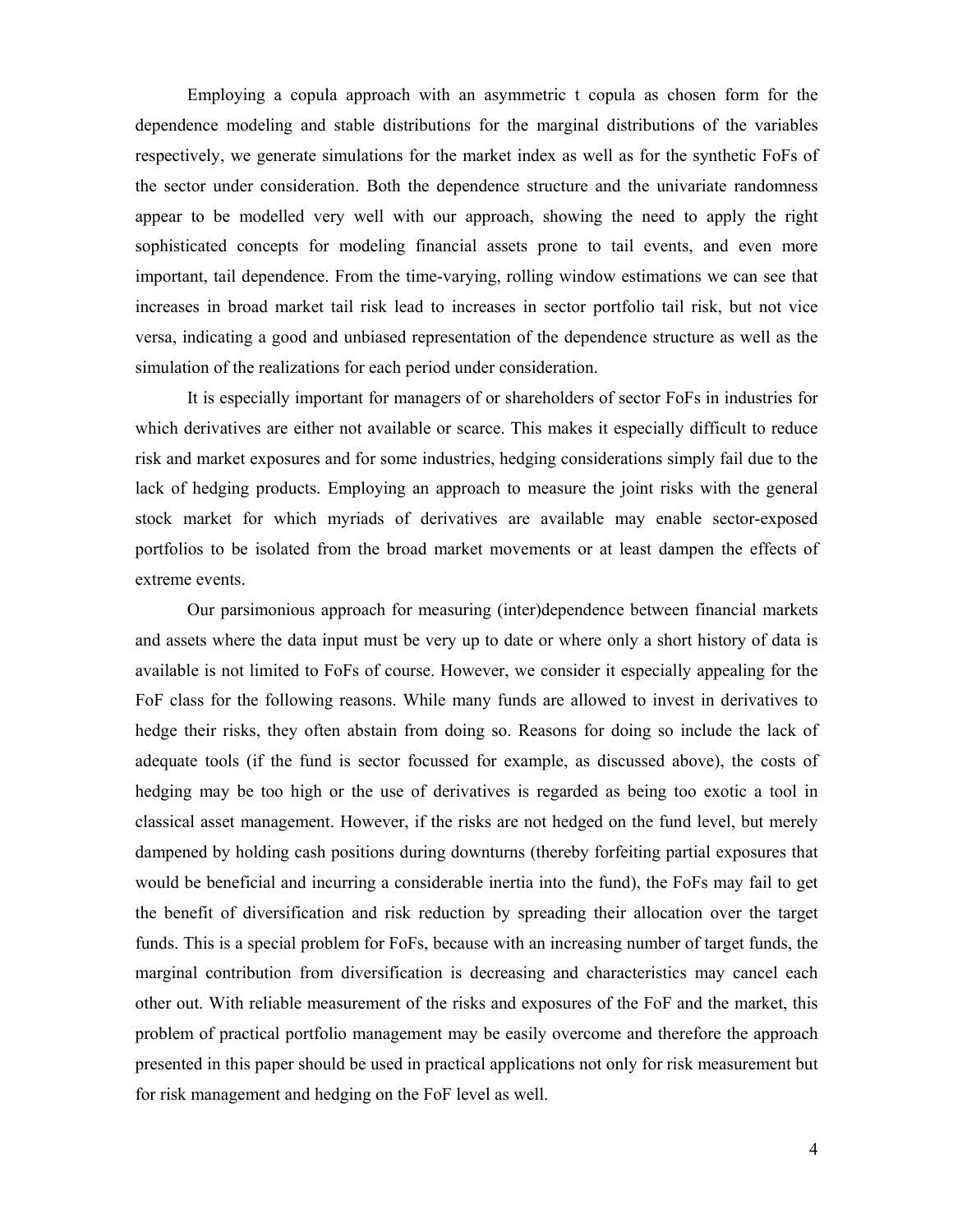The organization of this paper is as follows. In the next section we review the methods used, namely the skewed *t* copula, stable distributions, and risk measures. In Section 3, we discuss the approach of the study and the data. The empirical results are presented in Section 4, showing the application of our framework to synthetic technology sector FoFs, and their dependence on the broad market represented by the S&P 500. Section 5 concludes the paper.

#### 2. Skewed *t* Copulas and Stable Paretian Distributions

In this section, we explain the method that we propose to model sector FoF dependence on broad market movements, as well as the type of distribution that we employ to model the univariate randomness of the single variables.

To model the dependence structure between the FoF and the index, we use a copula function. Copulas have found increasing attention first in academic research on financial markets and have made their way to Wall Street and many other parts of finance in the following. While the use of copulas brings a substantial improvement to the toolboxes that are available for financial and economic research, the methods have been discussed in heated debates in the financial industry as well.<sup>1</sup> We take the view that it is merely the application of the right concept for a problem at hand and the difficulty of choosing the right form of the copula that is decisive on the way a copula model suits the needs of the researcher or practitioner, see Rachev et al. (2009). Thus, the use of copulas is advantageous to all currently existing methods for measuring dependence if the right concept is applied.

Generally, the concept of copulas enables one to separate the univariate randomness of any variable from the multivariate dependencies by means of factorization. A copula represents the true interdependence structure between variables while the marginal distribution is informative on the univariate randomness of these variables. Therefore, a standardized measure of the purely joint features of a multivariate distribution is generated by using copulas. We briefly discuss the copula definitions below.<sup>2</sup> The cumulative distribution function of a onedimensional random variable is called the *grade of a random variable* (uniformly distributed between 0 and 1), and the copula is the distribution of these grades, such that an  $<sup>n</sup>$ -Copula</sup>  $C: [0,1]^n \to [0,1]$  is an *n* dimensional distribution function with univariate marginal distributions  $U(0,1)$ 

 $\overline{a}$ 

<sup>&</sup>lt;sup>1</sup> See Whitehouse (2005) and Salmon (2009) for example.

<sup>&</sup>lt;sup>2</sup> See Embrechts et al. (2003), Cherubini et al. (2004), Meucci (2006) and Nelsen (2006) for thorough discussions of copulas and their applications in finance.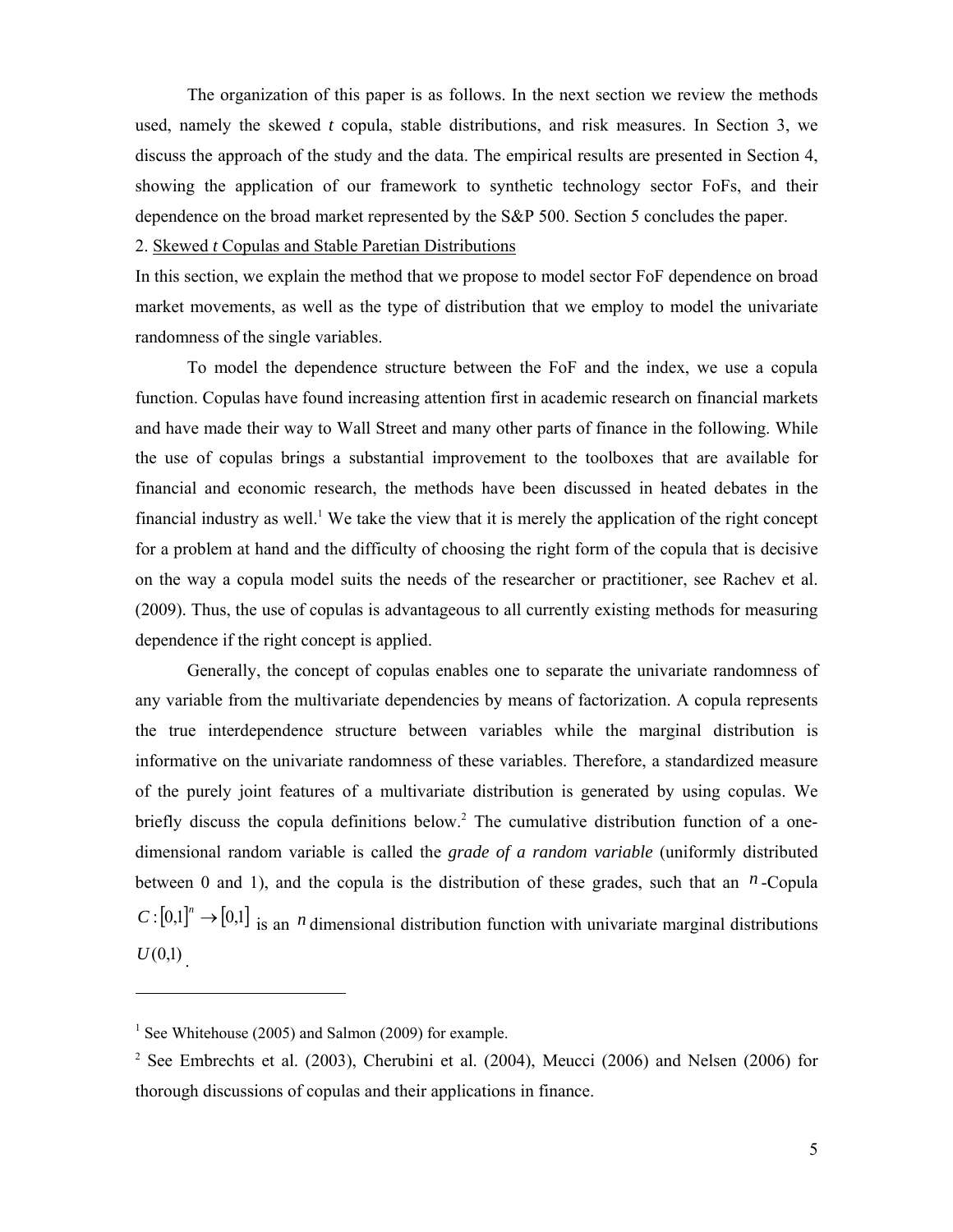Archimedean (for example Clayton, Frank or Gumbel) copulas are calculated over a closed-form solution (being very hard to derive for multivariate applications beyond two dimensions however) and do not need to be represented by an application of well-known families of multivariate distributions using the theorem of Sklar (1959 and 1973). In contrast, elliptical (for example Gaussian or Student *t*) copulas can be derived via simulating these multivariate distributions taking advantage of their simple stochastic representations. In the recent past, the focus in both academia and practice turned to the elliptical class of copula forms. However, a caveat of general elliptical copulas is that the upper and lower tail dependence, being informative on joint extreme realizations, is identical, due to the radial symmetric shape of the elliptical copulas. In addition, a Gaussian copula has no tail dependence at all (see Bradley and Taqqu, 2003), and this is the main argument against its use in financial market applications from our point of view.

That the Gaussian copula is inappropriate for most financial applications due to the aforementioned inability of measuring tail dependence is especially interesting in light of the ongoing debate surrounding copula functions in financial markets and especially during the current credit crisis (see Rachev et al., 2009). The fact that the Gaussian copula has no tail dependence at all is stemming from the fact that a multivariate Gaussian distribution is the ndimensional version of a Gaussian distribution, which assigns too low probabilities to extreme outcomes. While the use of Gaussian distributions in financial market applications is widely accepted as being flawed due to the fact that this distribution type attributes too low probabilities to extreme observations, the multivariate version still is frequently used in copula applications.

The *t* copula, or Student copula, does not share the shortcoming of the normal copula concerning the tail dependence and enables the modeling of joint extreme market outcomes. However, the radial symmetric shape of the *t* copula still leaves a concern regarding the use for financial market data, as the upper and lower tail dependence is identical. Thus, the probabilities of joint tail events on the downside are equally distributed as the ones on the upside. In reality, this may pose problems when modeling markets or assets for which this assumption may not hold.

Improving the features of copula models is the use of asymmetric *t* copulas, which in contrast to the general elliptical copula forms discussed above allow for differing tail dependencies as well. Especially in our application of a sector FoF and the broad market, this feature is highly desirable as the dependence of the FoF may be different when considering upside and downside events. Using the asymmetric *t* copula, we generate a large number of copula scenarios, thereby taking into account the dependence between the assets. These copula scenarios are then used to generate univariate scenarios for each variable, thereby making use of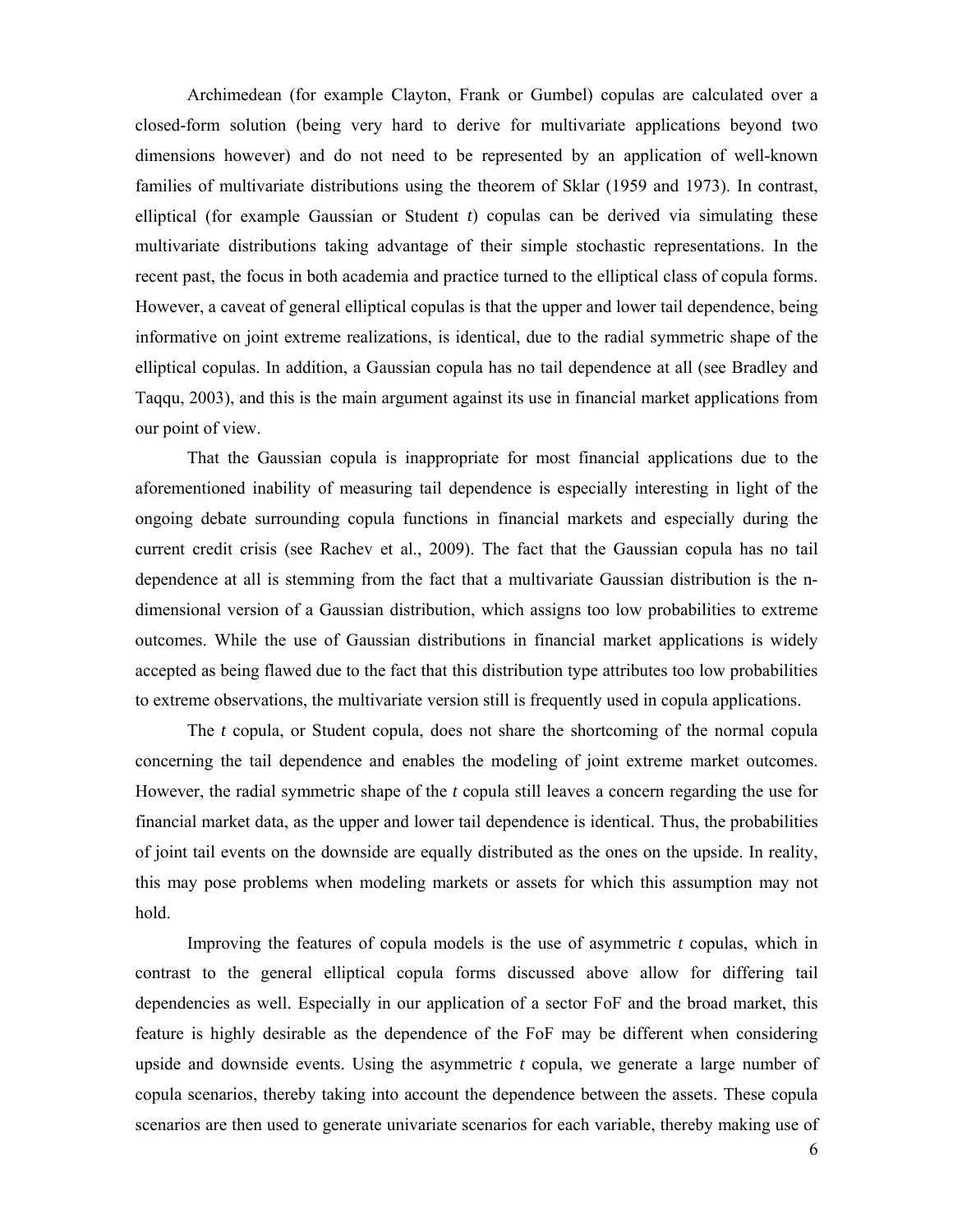the inverse of the cumulative distribution function of the marginal distribution used for the univariate modeling.

The marginal distribution for the univariate randomness of each asset is modelled using the stable Paretian distribution type, in the following simply called stable distribution. Basically, the stable distributions generalize the normal distribution. While the normal or Gaussian distribution is determined by the two parameters location and dispersion, i.e mean and standard deviation, the stable distributions are defined through four parameters.

First, the characteristic exponent ( $0 < \alpha < 2$ ), called the index of stability or stable index, determines the weight of the distribution's tails. For lower values of  $\alpha$ , the shape of the distribution is more peaked at the location parameter and exhibits fatter tails, parameter value 2 corresponds to the normal distribution. Second, the parameter  $\beta$ , which is bounded between -1 (skewed to the left) and +1 (skewed to the right) determines the distribution's skewness and is informative on whether the occurrence of returns is more probable for negative or positive realizations. Third, the parameter  $\sigma$  is scaling the distribution. Fourth, as for any other type of commonly used distributions, the location parameter is responsible for the shift of the distribution's peak to the left ( $\mu$  < 0) or to the right ( $\mu$  > 0).

The fact that stable distributions are described by four parameters and may take a large variety of shapes is an advantage over other distribution types, with the fact that asymmetric probability distributions and heavy tails are featured being very favourable. Especially when being compared to the normal distribution function, the stable models show up as being more in line with real market observations, as the probabilities of occurrence of extreme observations far away from the mean of a variable are heavily underestimated by the normal distribution.

More detailed discussions and overviews on the properties and applications of stable distributions in finance are provided in (Mittnik and Rachev, 1993), (Samorodnitsky and Taqqu, 1994), (Rachev and Han, 2000), (Rachev and Mittnik, 2000) and in (Ortobelli et. al., 2002 and 2003), while the stable property's importance for financial data has been initially discussed by (Mandelbrot, 1963).

#### 3. Asymmetric copula, heavy-tailed marginals and tail risk valuation; Example with FoF's data

As the properties of both the interdependence and the univariate randomness are changing over time and therefore should be estimated on a regular basis, we use a short time span for the estimations in this study. Thus, the data set is chosen to reflect the very recent realizations of the variables under consideration, mirroring the need of up to date estimations that are crucial in financial market applications for which often only a limited data span is available. Using a window of 100 trading days that is rolled through the whole data sample is beneficial on the one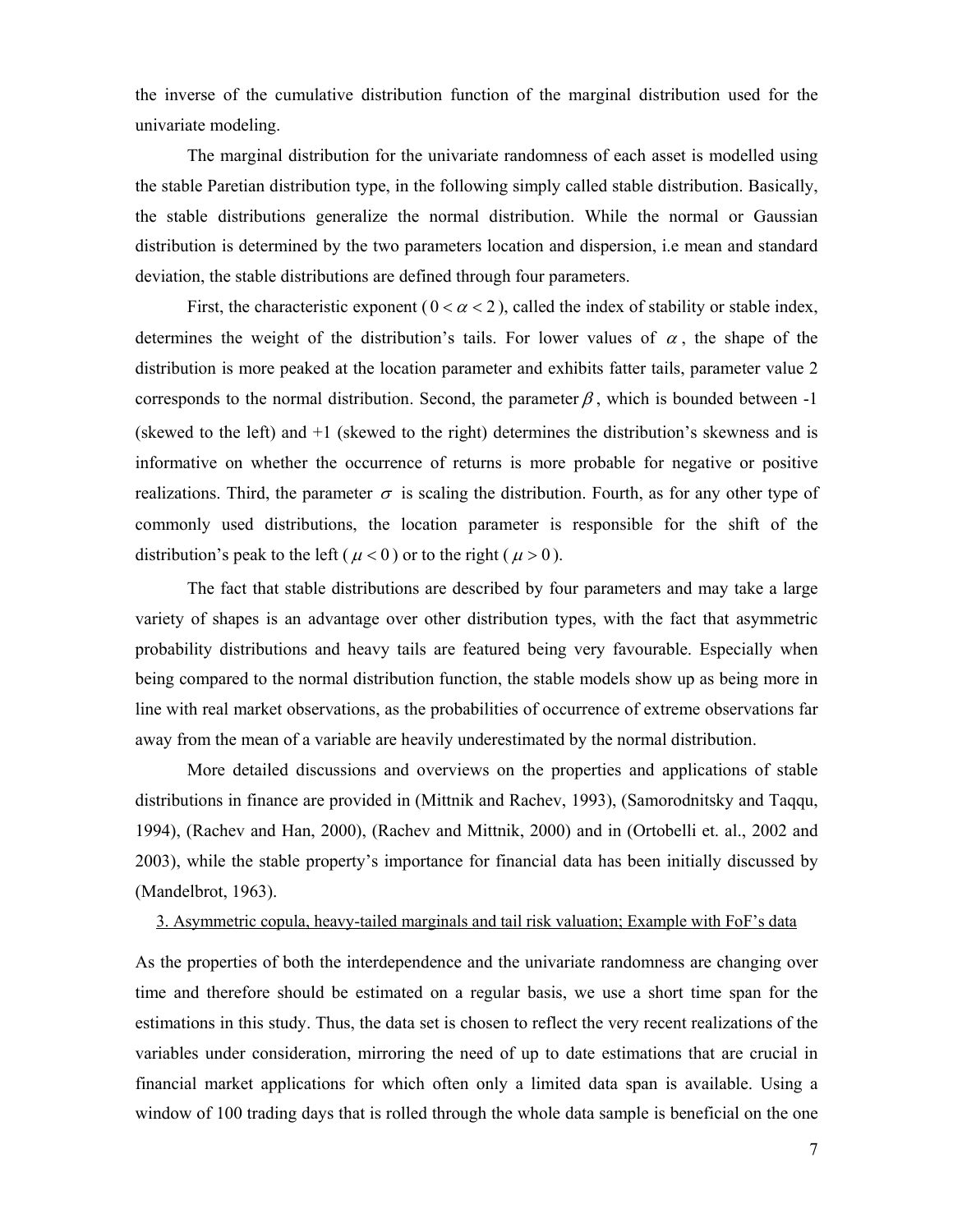hand as the estimations are always very focussed on recent realizations but is resulting in a small sample for each estimation on the other hand.

This classical trade off is losing its severity in our approach, as we reduce the dimension of the problem to a bivariate one. We use all available funds at each time point to build a synthetic equal weighted FoF. If a fund dies, the allocation share of it is evenly distributed among all surviving funds in the next period and vice versa. We have therefore a time-series of an artificial FoF to estimate against the market index. In practice, FoF managers may of course use their own actual and current portfolio weights for the 100 day backward time-series generation. Investors to FoFs may use the actual time series of the FoF – thereby keeping in mind that it is an approximation due to allocation changes within the time period – or may go on with the equal weighted approach as some FoFs may be approximated as equal-weight schemes of their fund universe.

With the bivariate approach, we obtain the dependence structure by fitting the asymmetric *t* copula to the two return series in any window, and then generate simulations of the FoF and the index using the stable distribution for the univariate randomness. The return series entered the estimation process unfiltered, that is, no time-varying effects, volatility clustering or similar features have been modelled upfront as the aim is to show directly the dependence structure of the variables. The framework may as well be combined and used on pre-filtered data, for example on the innovations of a multivariate AR(I)MA/GARCH model between the FoF and the Index or on results of time-series analysis with a decaying time influence, but the input data set needs to be larger then.

Our choice for the size of simulations was 1,000 simulations for each variable. This keeps the computational burden on a practical level that allows for daily application of the approach. In addition, for appropriate backtesting of the model over a considerable history the size of the simulations should be kept in a sensible range. Therefore, we are generating a 1,000 by 2 matrix of simulations for each estimation window, with the simulations on the one hand being based on the true dependence between the FoF and the broad index, and on the other hand mirroring the single return distributions adequately.

The resulting simulations may be used in a large variety of ways, for example for portfolio optimization or the calculation of risk measures. Moreover, the obtained results may be used by sector FoF managers or investors of sector FoFs to hedge their broad market exposure incurred by the sector investment when no industry-specific tools may be available. We track whether the model did adequately capture both the dependence structure and the structure of the single variables by comparing the simulations' properties with the actual properties of the FoF and the index.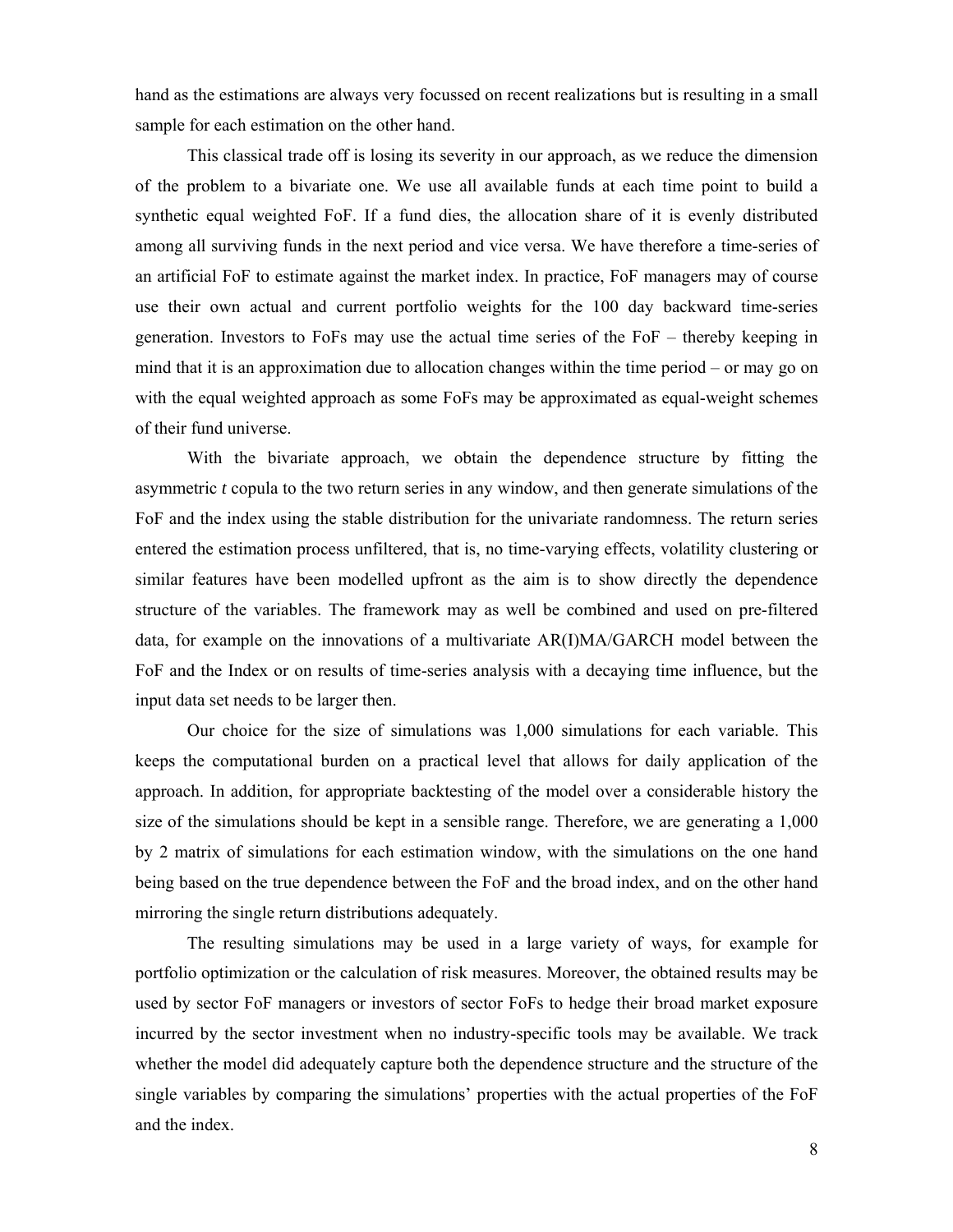We have chosen the technology (tech) sector as an example in this study. The tech sector has undergone tremendous up-and-down phases in the late 1990s and the beginning of the new century, and the returns of tech stocks show high concentration in the tails that makes the need for application of sophisticated methods obvious. As a FoF analysis was done for measuring the dependence on broad market movements, the approach is interesting in light of diversification arguments too, as the benefit of diversification is an oft-heard argument by FoF proponents. In addition, the approach is straightforward, as an estimation of the dependence of each single fund on the index is not needed when considering a FoF that one is managing, neither is it possible to do so when one is invested in the FoF and is seeking to estimate the dependence of it on the market.

Selection of the funds and streaming of the total return series was done using Bloomberg based on the following criteria. All funds included are mutual funds that are (1) listed in the Unites States, (2) have their investment focus on tech stocks of the domestic market, (3) are denominated in U.S. dollar, and (4) report daily net asset values. Fortunately, the resulting fund spectrum includes both dead and alive funds such that even the last return of any fund before going out of business enters the analysis. Daily data were used for the 10 years ending April 2009. The resulting return matrix consists of 2,527 daily returns for each of the 255 funds included. Measuring the broad stock market was done using the S&P 500 for the respective time-period. The S&P 500 was selected because it is the index that is typically used for benchmarking by institutional investors and an indicative check of FoFs that satisfy our selection criteria strengthened this notion. Because we use an equal weighted FoF construction, we have a 2,526 by 2 matrix of returns as our sample for the whole period, and 2,426 matrices of size 100 by 2 for the dynamic intertemporal estimations.

Concerning the measurement of risk for the index and the synthetic FoFs, we use the expected tail loss (ETL) which is the conditional value at risk (CVaR) for continuous  $distributions<sup>3</sup>$ ,

$$
ETL_{1-\alpha}(r_a) = E\left(\max(-r_a, 0) - r_a > VaR_{1-\alpha}(r_a)\right)
$$

 $\mathcal{L}$ 

 $\overline{a}$ 

with  $ETL_{1-\alpha}(r_n)$  being the expected tail loss with tail probability  $\alpha$  for asset returns  $r_a$  and *VaR* denoting the value at risk In accordance with common confidence levels for other risk measures such as VaR are  $1\%$  or 5% for  $\alpha$ , corresponding to confidence levels of 99% and 95%, respectively. For any confidence level, ETL is higher than VaR as it measures the expected

<sup>&</sup>lt;sup>3</sup> See Rachev et. al. (2007) for discussions on risk, uncertainty and performance measures. The conditional value at risk (CVaR) corresponds to the average value at risk (AVaR), see Pflug and Romisch (2007) for example.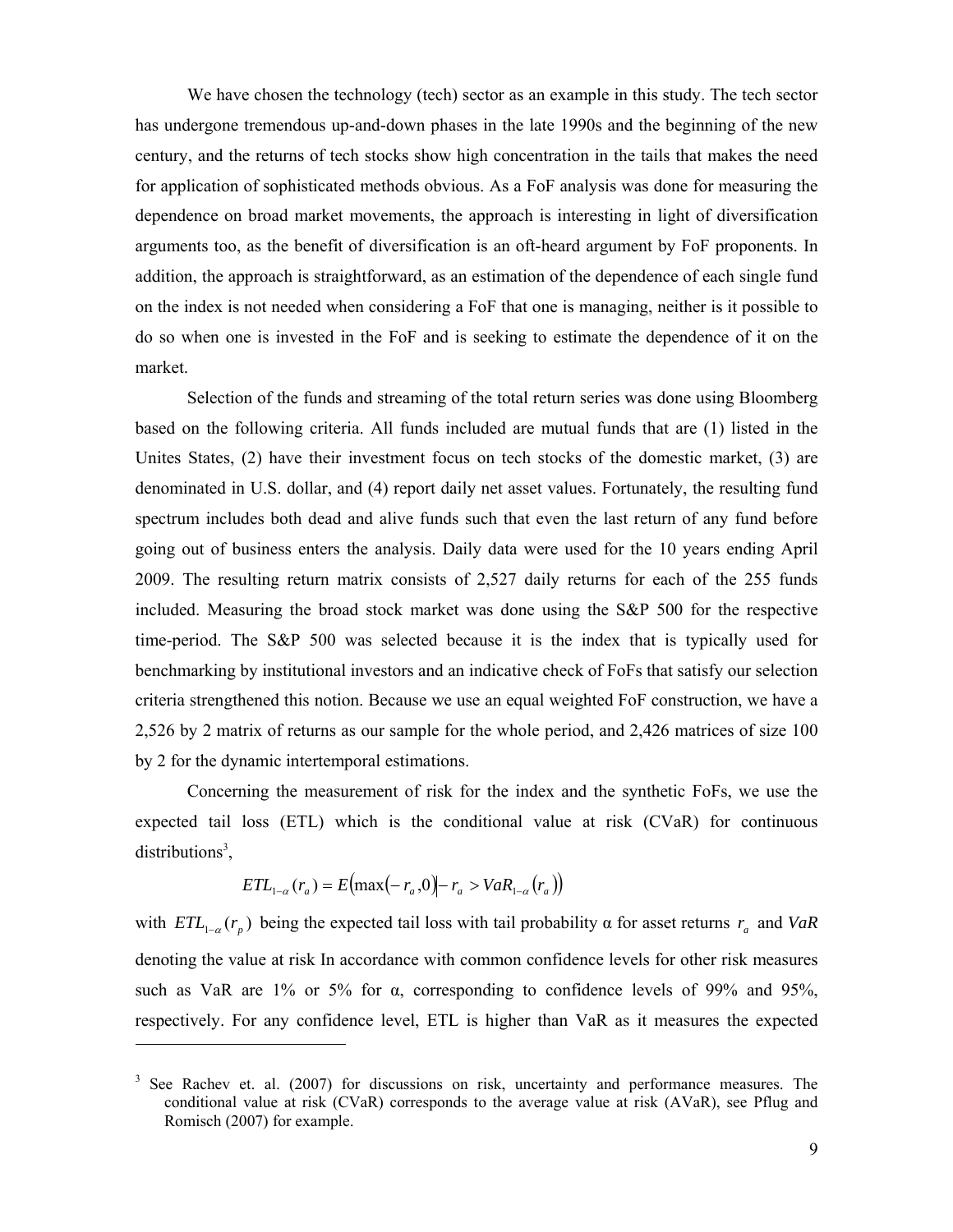losses in the case of a tail event rather than measuring the loss not to be exceeded with the respective confidence.<sup>4</sup> Concerning the measurement of risk the choice of an appropriate measure is another way to omit erroneous estimations, as for example the VaR at 95% confidence of a normal distribution may be the same as the corresponding measure for a stable distribution or a *t* distribution, but the ETLs or CVaRs (AVaRs) at 95% may be largely differing. 4. Empirical Results

Before we apply the rolling window approach for successive 100 day periods, we check the data's full sample characteristics. Looking at the return scatter plot of the index and the synthetic FoF as shown in Figure 1, the elliptical shape indicates significant dependence, showing the immediate need for detailed modeling of the dependence structure of the two series.

Using the approach with rolling 100-day periods, we continued by modeling the bivariate set over time. When it comes to modeling the dependence structure over time, we need to check the ability of the approach to fit the data well even in the presence of a heavily reduced data set because only 100 days were selected as the time window in the example. Since we originally had 2,526 return observations, we have 2,426 windows for which we generated the simulations, Figure 2 shows the last period as an example.

As the simulations are of size 1000 and the returns were 100 each, the scatter diagram of the simulations is of course more crowded than the one of the observations. In addition, the realizations on the tail sides seem to be more pronounced in the simulations. To see whether this is due to overestimation of the tails or to a small sample bias, the qq plots were checked for both the index and the synthetic FoF. From the quantile-quantile (q-q) plots we can see that the simulations fit the data very well and that for both variables only two simulated realizations are somewhat deviating. Indicative checks of other periods did not give rise to doubts concerning the estimation and fitting performance for the problem at hand.

We can see from the calculations of the expected tail loss that it is good practice to model the broad market risk for the FoF in dynamic nature, as both the magnitude of the risk measure as well as the joint changes therein are heavily time-dependent, as can be seen in Figure 3.

With respect to the expected tail losses of the two variables, the fact that a large increase in the magnitude of this risk measure for the index leads to an increase of it for the FoF too, shows that the influence of the broad market risk on the FoF is substantial and modelled adequately. In addition, the tech sector had its own characteristic increases in the tail risk during drawdowns (besides more severe tail events throughout the sample) which did not appear in the

 $\overline{a}$ 

<sup>&</sup>lt;sup>4</sup> See Sortino and Sachell (2001) and Rockafellar (2002) among others concerning VaR and CVaR / ETL.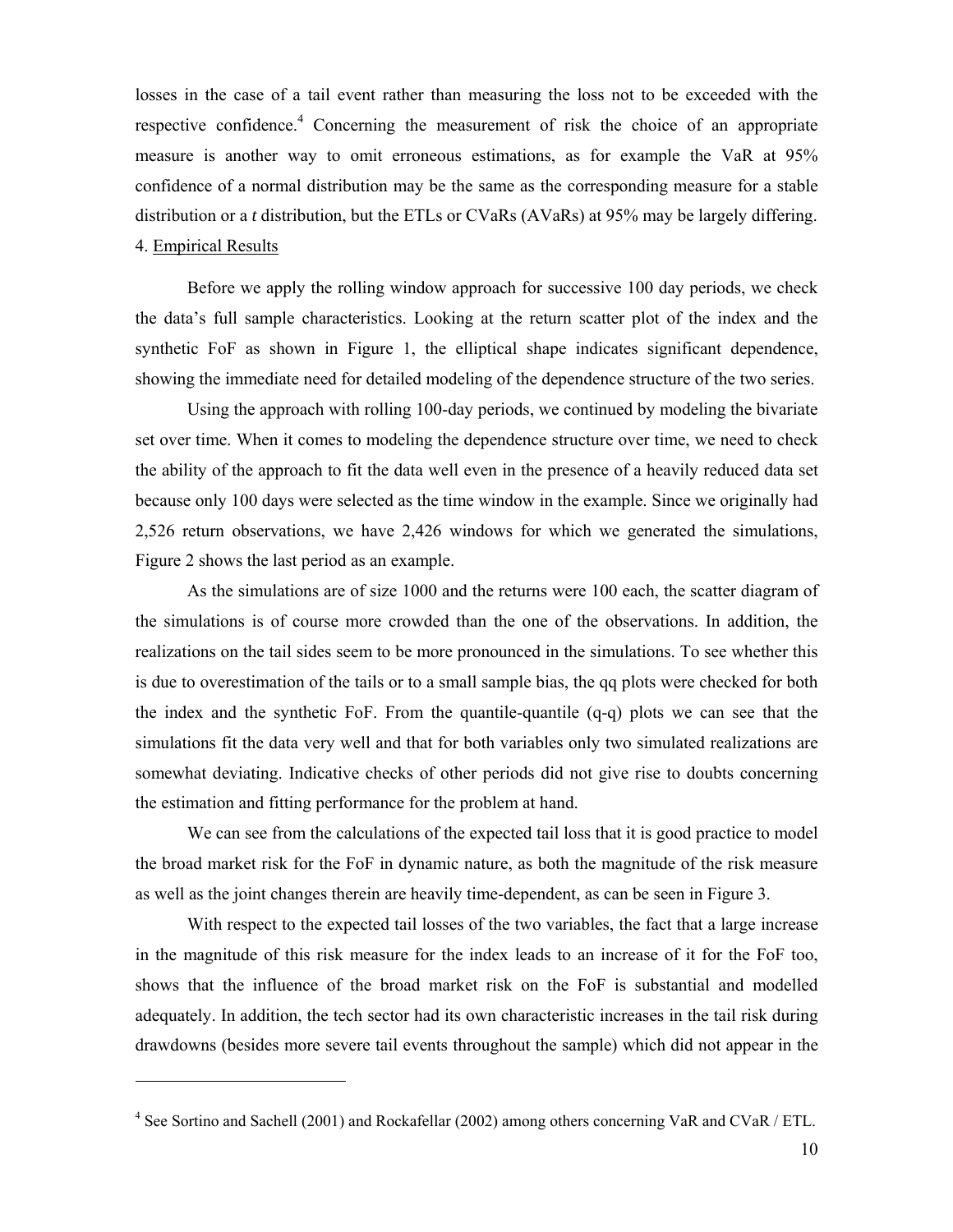broad market and did not affect the estimation results of the index expected tail loss. The latter fact is very favourable concerning the judgment of the measurement of dependence, showing that with the asymmetric *t* copula, increases in broad market risk lead to increases in sector FoF risk, but not the other way round and therefore no spurious causality seems to be generated during the asymmetric *t* copula fitting and simulation generating using the stable distributions.

# 5. Conclusions

The asymmetric *t* copula approach for the estimation of the dependence of a sector FoF on broad market risk captured the independence structure very well. Combined with the stable distribution we obtained well-fitting simulations for the synthetic FoF and the index for each estimation window. Being applied to a very short window of data of 100 trading days, the approach suits estimation needs concerning short term tracking of risks and risk dependencies and may be applied to problems with limited and small data sets in general. This is because the problem of measuring the interdependence is of the bivariate type and the estimation efficiency using the asymmetric *t* copula and the subsequent generation of simulations using the numeric solutions to the previous fitting.

As the procedure appears to generate well-fitting simulations, these may serve as input to a large variety of applications, from risk management and measurement, portfolio optimizations and scenario analyses to investment selection and hedging purposes as examples. It is critical to have an approach that identifies the joint risks of a sector FoF and the broad markets because for many industries or (sub) sectors or no viable derivative market exists. The results obtained by using our approach may serve both FoF investors as well as FoF managers when it comes to not only measuring risks, but also isolating the sector portfolios from general market movements. Possible extensions or adjustments would be to take into account time-series effects such as volatility clustering and to combine the procedure with those, although this would demand more data points for each estimation, reducing the great benefit of a parsimonious approach as proposed in this paper.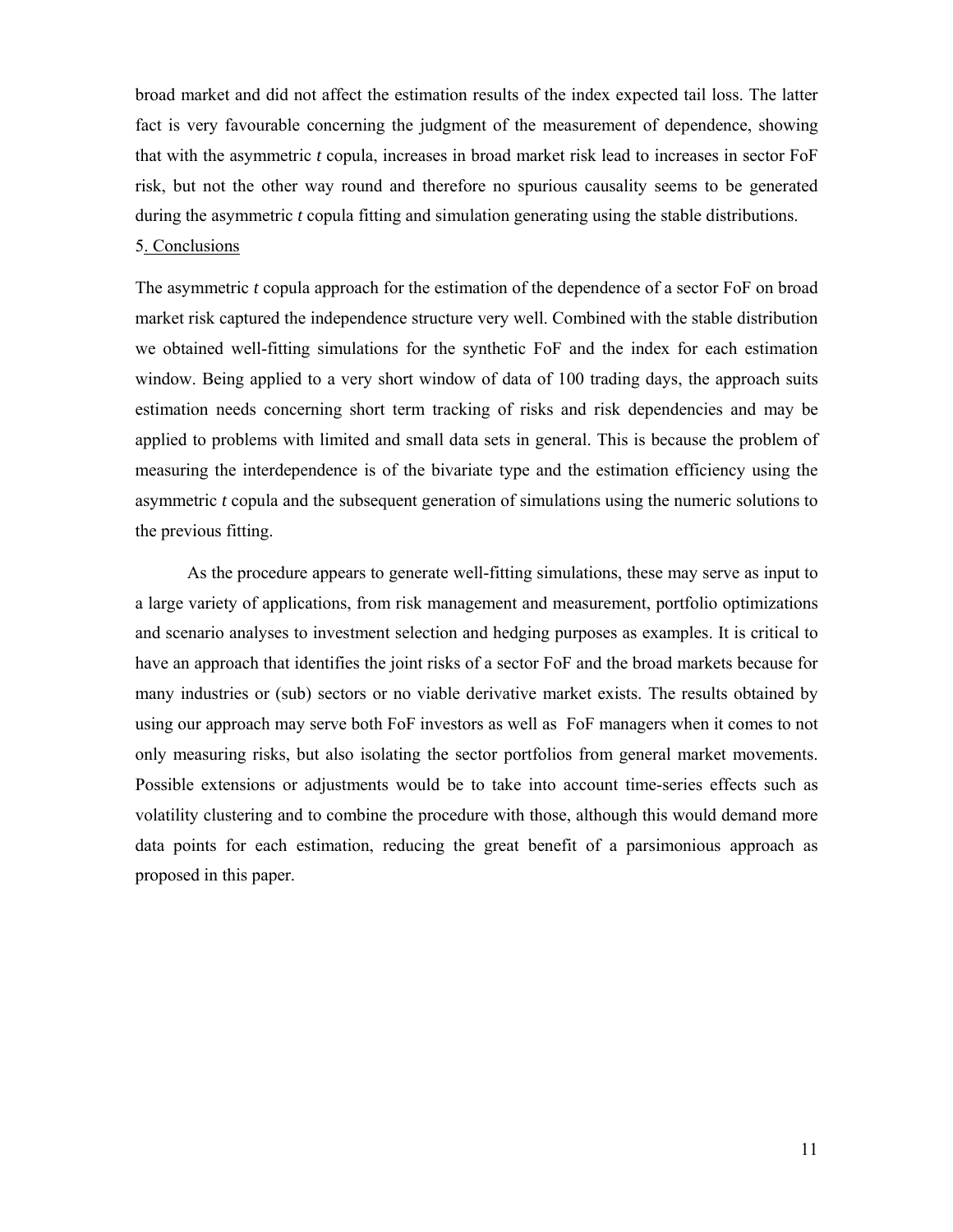## **References**

- Bradley, B.O. and Taqqu, M.S., 2003. Financial Risk and Heavy Tails In: Rachev, S.T. (Ed.): Handbook of Heavy Tailed Distributions in Finance, Elsevier, North Holland.
- Cherubini, U., Luciano, E. and Vecchiato, W., 2004. Copula Methods in Finance. Wiley, Chichester.
- Embrechts, P., Lindskog, F. and McNeil, A., 2003. Modelling Dependence with Copulas and Applications to Risk Management In: Rachev, S.T. (Ed.): Handbook of Heavy Tailed Distributions in Finance, Elsevier, North Holland.
- Mandelbrot, B., 1963. The Variation of Certain Speculative Prices. Journal of Business 36, 394- 419.
- Meucci, A., 2006. Risk and Asset Allocation. Springer, New York.
- Mittnik S. and Rachev, S.T., 1993. Modelling Asset Returns with Alternative Stable Distribution. Economic Review 12, 261-330.
- Nelsen R., 2006. An Introduction to Copulas, Springer, New York.
- Ortobelli, S., Huber, I. and Schwartz, E., 2002. Portfolio Selection with Stable Distributed Returns, Mathematical Methods of Operations Research 55, 265-300.
- Ortobelli, S. Huber, I., Rachev, S.T., Schwartz, E., 2003. Portfolio Choice Theory with Non-Gaussian Distributed Returns In: Rachev, S.T. (Ed.): Handbook of Heavy Tailed Distributions in Finance, Elsevier, North Holland.
- Pflug, G.C. and Römisch, W., 2007. Modeling, Measuring and Managing Risk. World Scientific Publishing, Singapore.
- Rachev, S.T. and Han, S., 2000. Portfolio Management with Stable Distributions. Mathematical Methods of Operations Research 51, 341-353.
- Rachev, S.T. and Mittnik, S., 2000. Stable Paretian Models in Finance. Wiley, New York.
- Rachev, S.T., Stoyanov, S.V. and Fabozzi, F.J., 2007. Advanced Stochastic Models, Risk Assessment, and Portfolio Optimization: The Ideal Risk, Uncertainty, and Performance Measures. Wiley, New York.
- Rachev, S.T., Sun, W. and Stein, M., 2009. Copula Concepts in Financial Markets, Technical Report, University of Karlsruhe. http://www.statistik.unikarlsruhe.de/download/Copula\_Concepts\_in\_Financial\_Markets.pdf.
- Rockafellar, R.T. and Uryasev, S., 2002. Conditional Value-at-Risk for General Loss Distributions. Journal of Banking and Finance 26, 1443–1471.
- Salmon, F., 2009. Recipe for Disaster: The Formula That Killed Wall Street. Wired, 23 February.
- Samorodnitsky G. and Taqqu, M.S., 1994. Stable Non-Gaussian Random Variables. Chapman and Hall, New York.
- Sklar, A., 1959. Fonctions de Repartition a N Dimensions et Leurs Marges. Publ. Inst. Statist. Univ. Paris 8, 229–231.
- Sklar, A., 1973. Random Variables, Joint Distribution Functions and Copulas. Kybernetika 9, 449–460.
- Whitehouse, M., 2005. How a Formula Ignited Market That Burned Some Big Investors. Wall Street Journal, 12 September.
- Sortino, F.A., Satchell, S., 2001. Managing Downside Risk in Financial Markets: Theory, Practice and Implementation. Butterworth Heinemann, Oxford.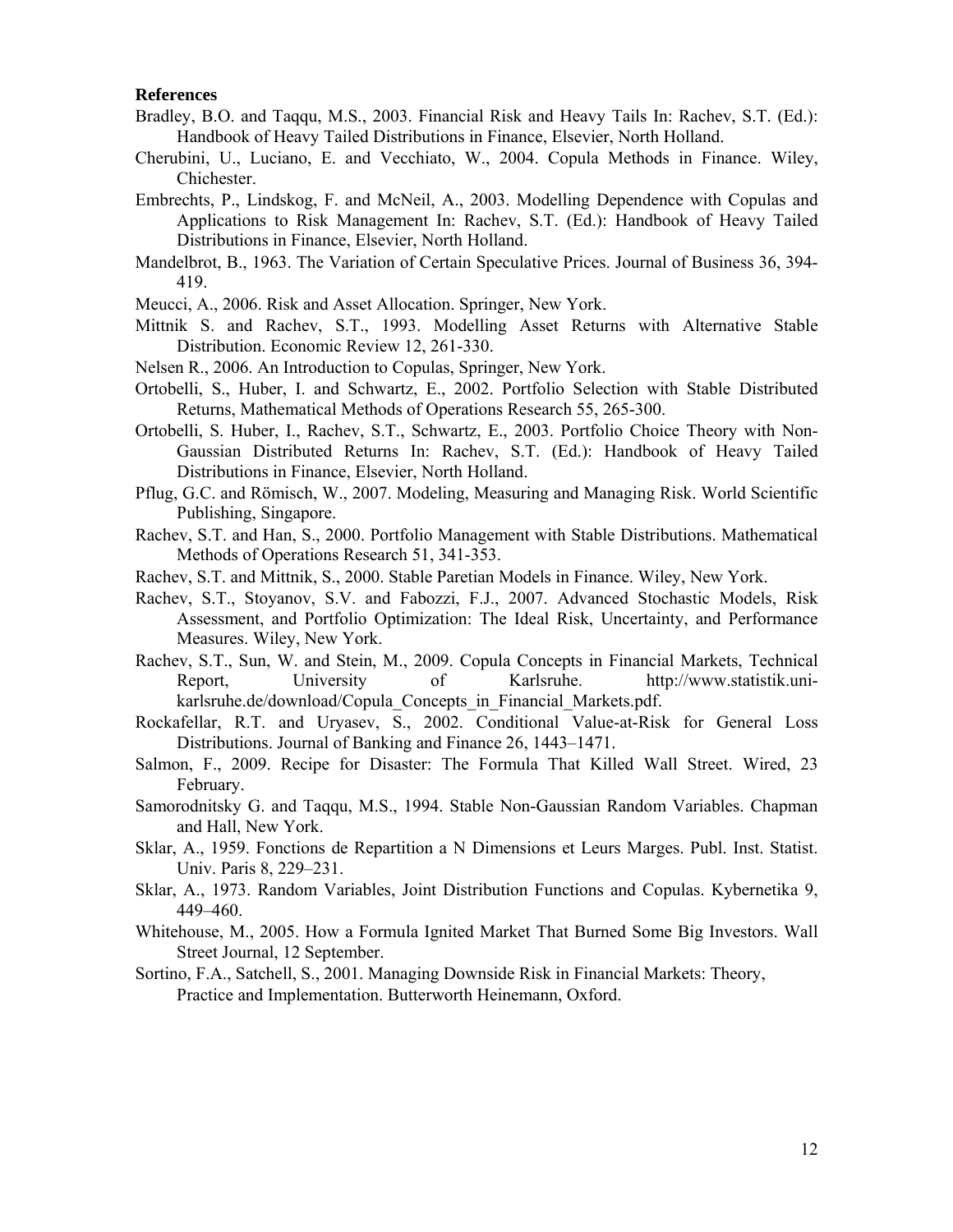

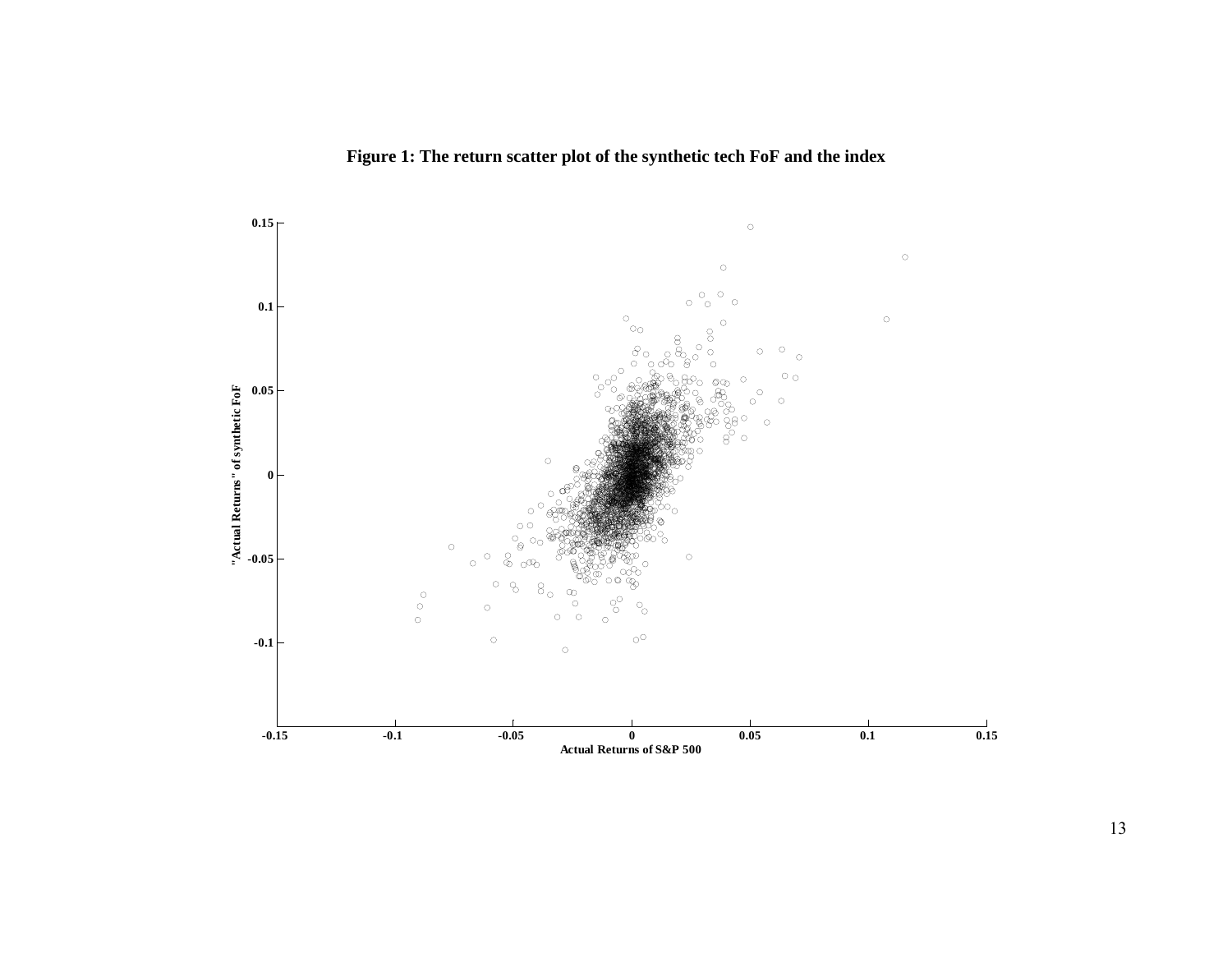